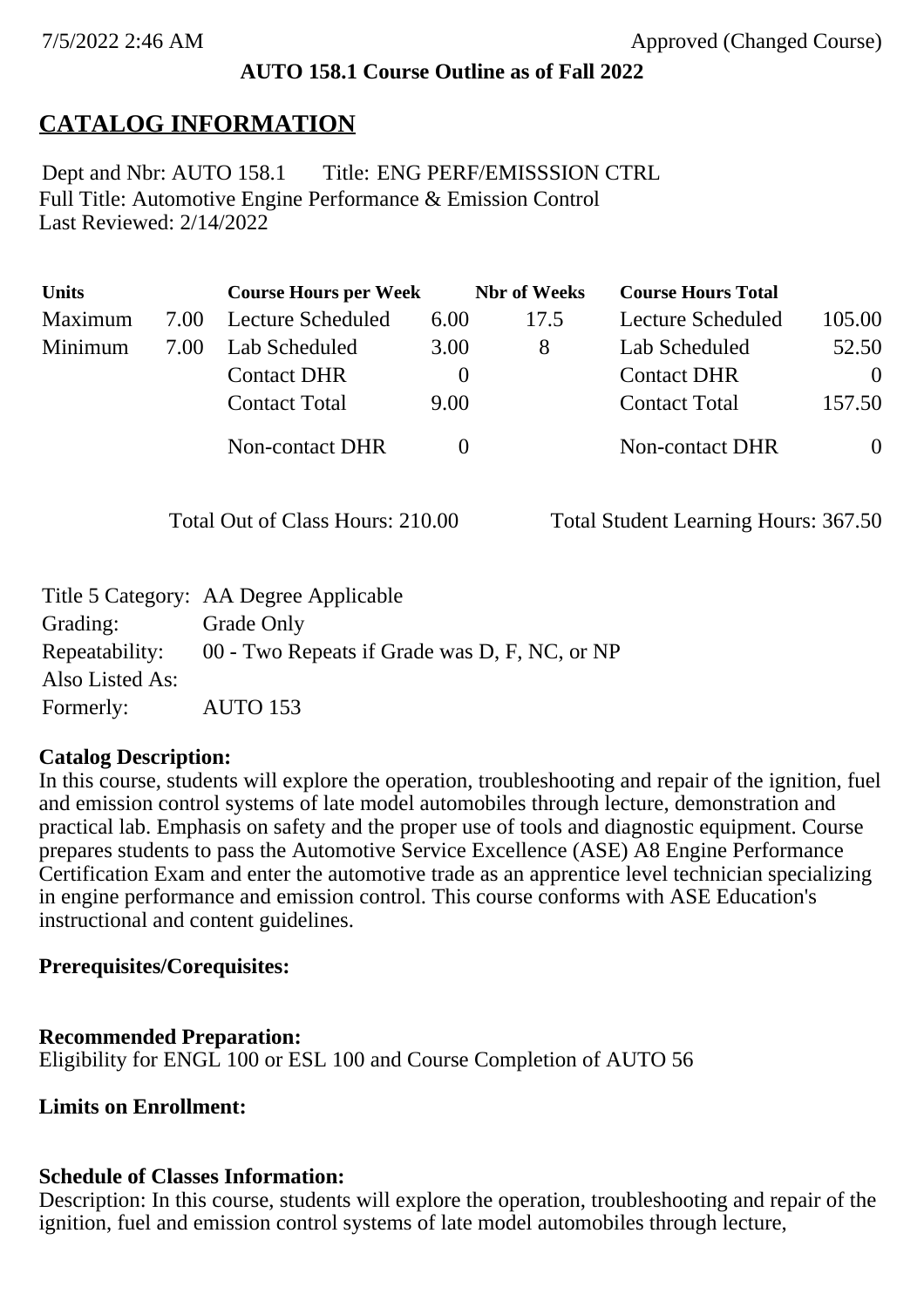demonstration and practical lab. Emphasis on safety and the proper use of tools and diagnostic equipment. Course prepares students to pass the Automotive Service Excellence (ASE) A8 Engine Performance Certification Exam and enter the automotive trade as an apprentice level technician specializing in engine performance and emission control. This course conforms with ASE Education's instructional and content guidelines. (Grade Only) Prerequisites/Corequisites: Recommended: Eligibility for ENGL 100 or ESL 100 and Course Completion of AUTO 56 Limits on Enrollment: Transfer Credit: Repeatability: Two Repeats if Grade was D, F, NC, or NP

# **ARTICULATION, MAJOR, and CERTIFICATION INFORMATION:**

| <b>AS Degree:</b><br><b>CSU GE:</b> | Area<br><b>Transfer Area</b> | Effective:<br>Effective: | Inactive:<br>Inactive: |
|-------------------------------------|------------------------------|--------------------------|------------------------|
| IGETC:                              | <b>Transfer Area</b>         | Effective:               | Inactive:              |
| <b>CSU Transfer:</b>                | Effective:                   | Inactive:                |                        |
| <b>UC</b> Transfer:                 | Effective:                   | Inactive:                |                        |

**CID:**

## **Certificate/Major Applicable:**

[Both Certificate and Major Applicable](SR_ClassCheck.aspx?CourseKey=AUTO158.1)

# **COURSE CONTENT**

## **Student Learning Outcomes:**

Upon completion of the course, students will be able to:

1. Explain the operation, troubleshooting and repair of the ignition, fuel and emission control systems of late model automobiles.

- 2. Use diagnostic tools and equipment to analyze and diagnose common problems.
- 3. Repair automotive ignition, fuel, and integrated electronic engine controls.
- 4. Demonstrate skills necessary to pass the ASE A8 Engine Performance Exam.

## **Objectives:**

Upon completion of this course, students will be able to:

1. Evaluate and repair engine systems based on knowledge and application of engine operating principles.

2. Test, diagnose, and repair engine mechanical components.

3. Explain the operation of automotive ignition, fuel, and integrated electronic engine controls, including: On Board Diagnostics generation II (OBDII) systems, network systems, and diagnostic communication systems.

4. Analyze and diagnose common problems and repair automotive ignition, fuel, and integrated electronic engine controls, including OBDII.

5. Successfully pass a mock ASE A8 Engine Performance Certification Exam.

6. Qualify to enter the automotive trade as an apprentice level technician specializing in engine performance and emission control.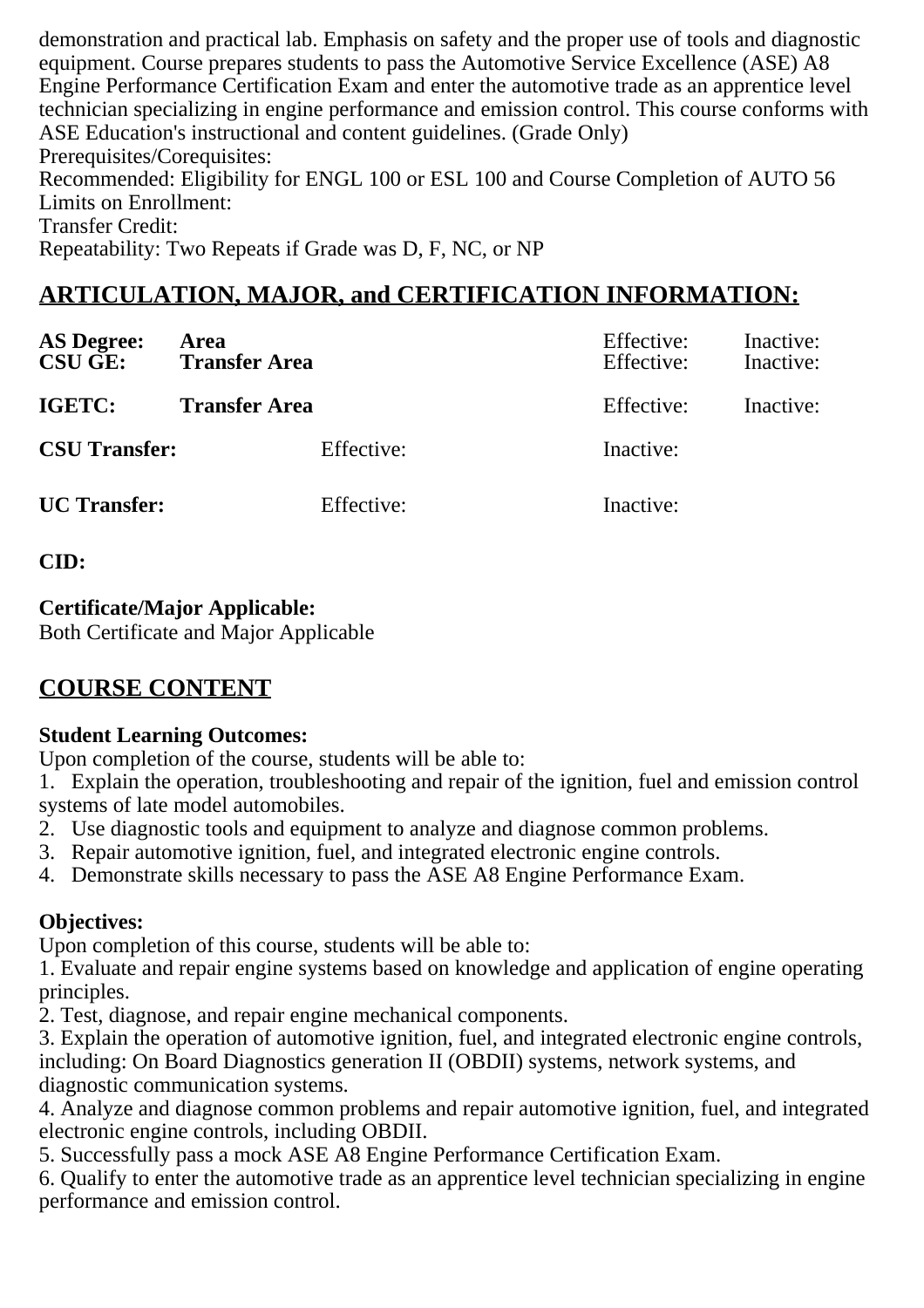## **Topics and Scope:**

This course conforms with National Automotive Technicians Education Foundation (NATEF) instructional guidelines as of 2014

- I. OBD II
	- A. OBD II Connector Identification (A8-A-4)
	- B. Retrieving OBD II Diagnostic Trouble Codes (A8-B-2)
	- C. OBD II Monitors Status (A8-B-8 and A8-B-9)
- II. Computer Fundamentals
	- A. Powertrain Control Module (PCM) Actuators Diagnosis (A8-B-5)
	- B. Controller Area Network (CAN) and Network Communications
	- C. Module Communication (A8-B-4)
- III. Temperature Sensors (A8-B-5)
- IV. Oscilloscopes and Graphing Multimeters (A6-A-9)
- V. Throttle Position Sensors (A8-B-5)
- VI. Manifold Absolute Pressure (MAP)/Barometric Pressure (BARO) Sensors (A8-B-5)
- VII. Mass Airflow Sensors (MAF) (A8-B-5)
- VIII. Oxygen Sensors
	- A. Oxygen Sensor Diagnosis (A8-B-5)
	- B. Wide-Band Oxygen Sensor (A8-B-5)
- IX. Ignition System Operation and Diagnosis
	- A. Ignition System Identification (A8-A-3)
	- B. Electronic Ignition Diagnosis (A8-C-1)
	- C. Ignition Scope Analysis (A8-C-2)
	- D. Ignition Inspection and Testing (A8-C-2)
	- E. Spark Plugs Inspection (A8-C-2)
	- F. Ignition Coil Testing (A8-C-2)
	- G. Primary Ignition Inspection and Testing (A8-C-3 and A8-C-4)
- X. Fuel Pumps, Lines, and Filters
	- A. Fuel Pump Testing (A8-D-3)
	- B. Fuel Pump Current Draw Test (A8-D-3)
	- C. Fuel Filter Replacement (A8-D-4)
- XI. Fuel Injection Components and Operation (A8-B-8, A8-D-5, A8-D-7)
- XII. Electronic Throttle Control Systems (A8-A-3)
- XIII. Fuel Injection System Diagnosis and Service
	- A. Scan Tool Diagnosis (A8-B-1)
	- B. Fuel Trim Diagnosis (A8-B-3)
	- C. Port Fuel-Injection System Diagnosis (A8-D-1)
	- D. Injector Resistance Testing (A8-D-6)
	- E. Fuel Injector Balance Test (A8-D-6)
	- F. Injector Voltage Waveform Test (A8-D-6)
- XIV. Vehicle Emission Standards and Testing (A8-A-13)
- XV. Emission Control Devices Operation and Diagnosis
	- A. Diagnosis of Emission-Related Concerns (A8-B-3)
	- B. Exhaust System Backpressure Test (A8-D-9)
	- C. Positive Crankcase Ventilation (PCV) System Inspection (A8-E-1, A8-E-2)
	- D. Exhaust Gas Recirculation (EGR) System Scan Tool Diagnosis (A8-E-3)
	- E. Service EGR System (A8-E-4)
	- F. EGR Electrical Sensors (A8-E-5)
	- G. Catalytic Converter Test (A8-E-6 and A8-E-9)
	- H. Secondary Air Injection Diagnosis (A8-E-7 and A8-E-8)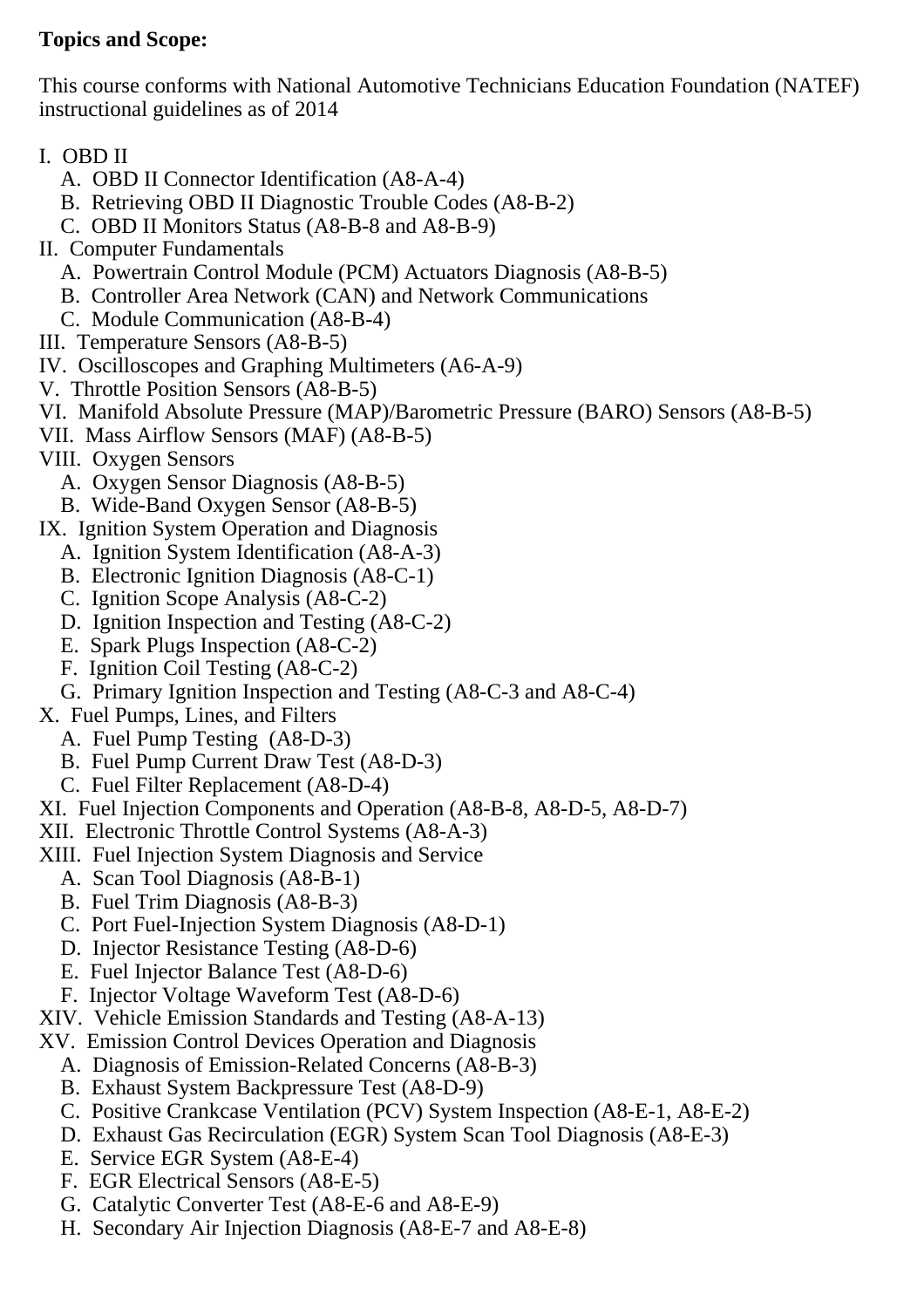- I. Evaporative Emission Controls Diagnosis (A8-E-10)
- J. Smoke Test of the Evaporative Emission (EVAP) System (A8-E-11 and A8-E-12)
- XVI. Scan Tools and Engine Performance Diagnosis
	- A. OBD II Connector Identification (A8-A-4)
	- B. Scan Tool Diagnosis (A8-B-2 and A8-B4)
- XVII. Hybrid Electric Vehicle Safety Procedures
	- A. Hybrid Vehicle High Voltage (HV) Circuit Disconnect (A6-A-18)
	- B. Identify HV of Hybrid Electric Vehicles (A6-B-7)
- XVIII. Fuel Cells and Advanced Technology (A6-B-7)
- XIX. Engine mechanical
	- A. Camshaft timing
	- B. Valve adjustment
- XX. Proper tool use and safety

#### **Assignment:**

- 1. Weekly reading (20-70 pages)
- 2. Lab notebook
- 3. Weekly lab exercises and skill tests
- 4. Weekly component identification
- 5. Weekly lab reports
- 6. Weekly quizzes
- 7. One midterm exam
- 8. Final exam

## **Methods of Evaluation/Basis of Grade:**

**Writing:** Assessment tools that demonstrate writing skills and/or require students to select, organize and explain ideas in writing.

None, This is a degree applicable course but assessment tools based on writing are not included because skill demonstrations are more appropriate for this course.

**Problem Solving:** Assessment tools, other than exams, that demonstrate competence in computational or noncomputational problem solving skills.

**Skill Demonstrations:** All skill-based and physical demonstrations used for assessment purposes including skill performance exams.

Lab exercises, skills test, component identification Skill Demonstrations Skill Demonstrations

**Exams:** All forms of formal testing, other than skill performance exams.

Quizzes, midterm exam, and final exam Exam Exams

Writing  $0 - 0\%$ 

Lab reports Problem solving the problem solving the problem solving the problem solving the Problem solving the  $5-20\%$ 5 - 20%

30 - 50%

30 - 50%